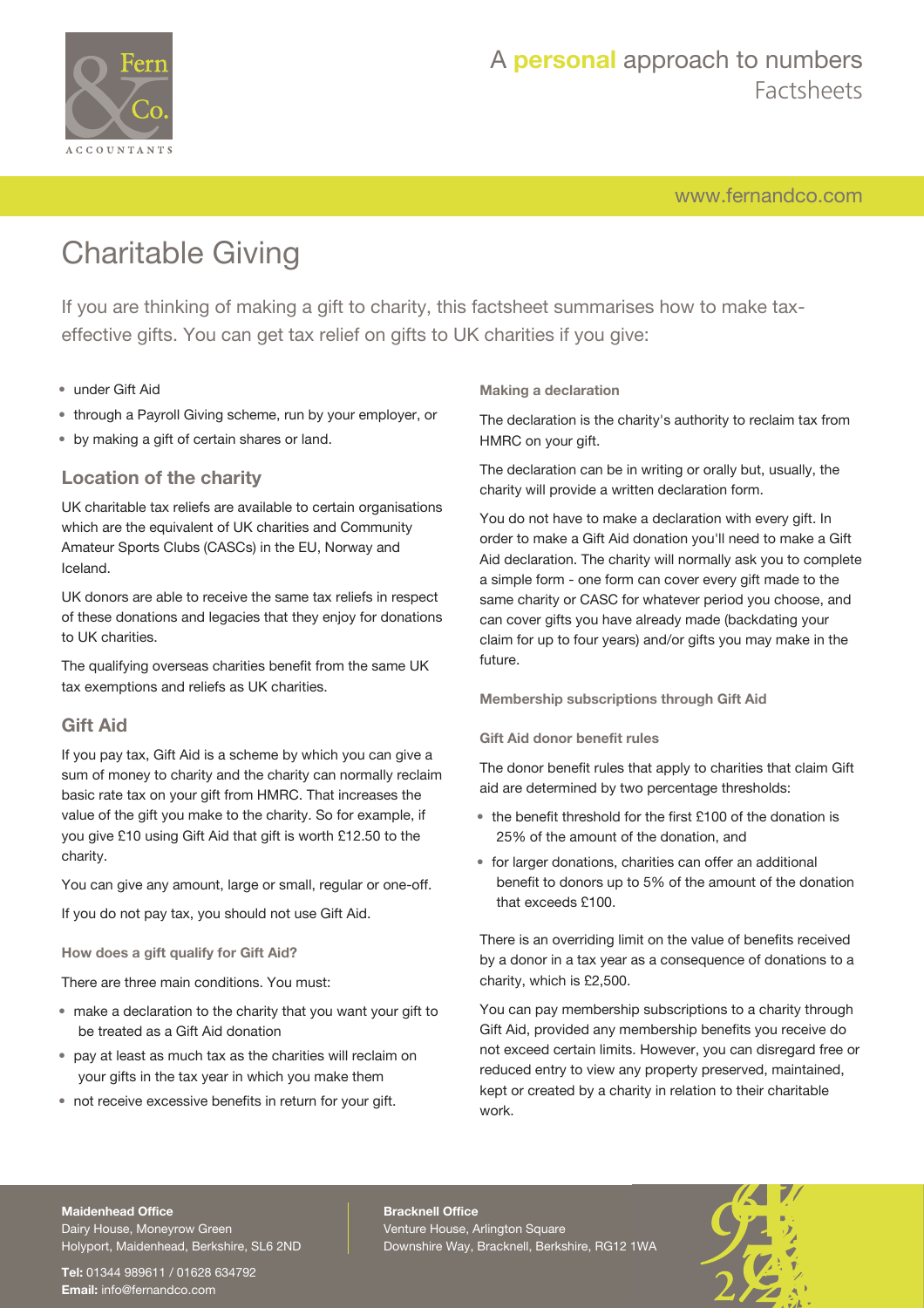

## A **personal** approach to numbers Factsheets

## [www.fernandco.com](http://www.fernandco.com)

#### **Fund-raising events**

Where you have raised money which has simply been collected from other people, such as on a flag day, and the other people have not made a declaration to the charity that they are taxpayers, the payment is not made under Gift Aid and generally no tax relief is due but see below regarding the Gift Aid Small Donations Scheme.

However, if you have been sponsored for an event, and each sponsor has signed a Gift Aid declaration, then the charity can recover the tax on the amounts covered by declarations. Charities may produce sponsorship forms for this.

### **Higher rate and additional rate taxpayers**

If you are a higher/additional rate taxpayer, you can claim tax relief on the difference between the basic rate and higher/ additional rate of tax (through your tax return). Relief is given either for the tax year of payment or in some cases it is now possible to elect to receive the benefit of the higher/ additional rate tax relief one year earlier than previously.

You should therefore keep a record of payments made under Gift Aid for each tax year.

The time limit for claiming tax relief on Gift Aid donations is four years. This time limit applies to the charity and the individual making the gift.

### **Tainted donations to charity**

Tax relief is denied on donations where one of the main purposes of the donation is to receive a tax advantage for the donor or connected person directly or indirectly from the charity. There is no monetary limit on the amount of the donation which may be caught by these rules.

## **Gift Aid Small Donations Scheme (GASDS)**

Charities can use Charities Online for repayment of tax on other income and claims for top-up payments under the Gift Aid Small Donations Scheme (GASDS).

Charities and CASCs can claim a top-up payment on small donations without the need to collect Gift Aid declarations. The Gift Aid Small Donations Scheme (GASDS) applies where it is impractical to obtain a Gift Aid declaration. GASDS applies to donations of £30 or less made by individuals in cash or contactless payment. Charities are generally able to claim on small donations of up to £8,000 per annum which will result in a repayment of £2,000 for the charity or CASC.

The GASDS is ideal for small cash donations or contactless payments received in collection boxes, bucket collections and during religious services. Charities and CASCs wishing to claim under the GASDS still need to make Gift Aid claims in respect of other donations for which they have a Gift Aid declaration in the same tax year, for example, on regular donations received from supporters. This is called the 'matching rule': every £10 of donations claimed under the GASDS must be matched with £1 of donations claimed under Gift Aid in the same tax year.

## **Payroll Giving**

A Payroll Giving scheme allows you to give regularly to charity from your pay and get tax relief on your gifts. The scheme requires your employer to set up and run a scheme. You authorise your employer to deduct your gift from your pay. Every month your employer pays it over to a Payroll Giving agency approved by HMRC. The agency then distributes the money to the charity or charities of your choice.

Because your employer deducts your gift from your pay or pension before PAYE is worked out, you pay tax only on the balance. This means that you get your tax relief immediately at your highest rate of tax. (The amount you pay in national insurance contributions is not affected.)

#### **Maidenhead Office**

Dairy House, Moneyrow Green Holyport, Maidenhead, Berkshire, SL6 2ND

**Tel:** 01344 989611 / 01628 634792 **Email:** [info@fernandco.com](mailto:info@fernandco.com)

**Bracknell Office** Venture House, Arlington Square Downshire Way, Bracknell, Berkshire, RG12 1WA